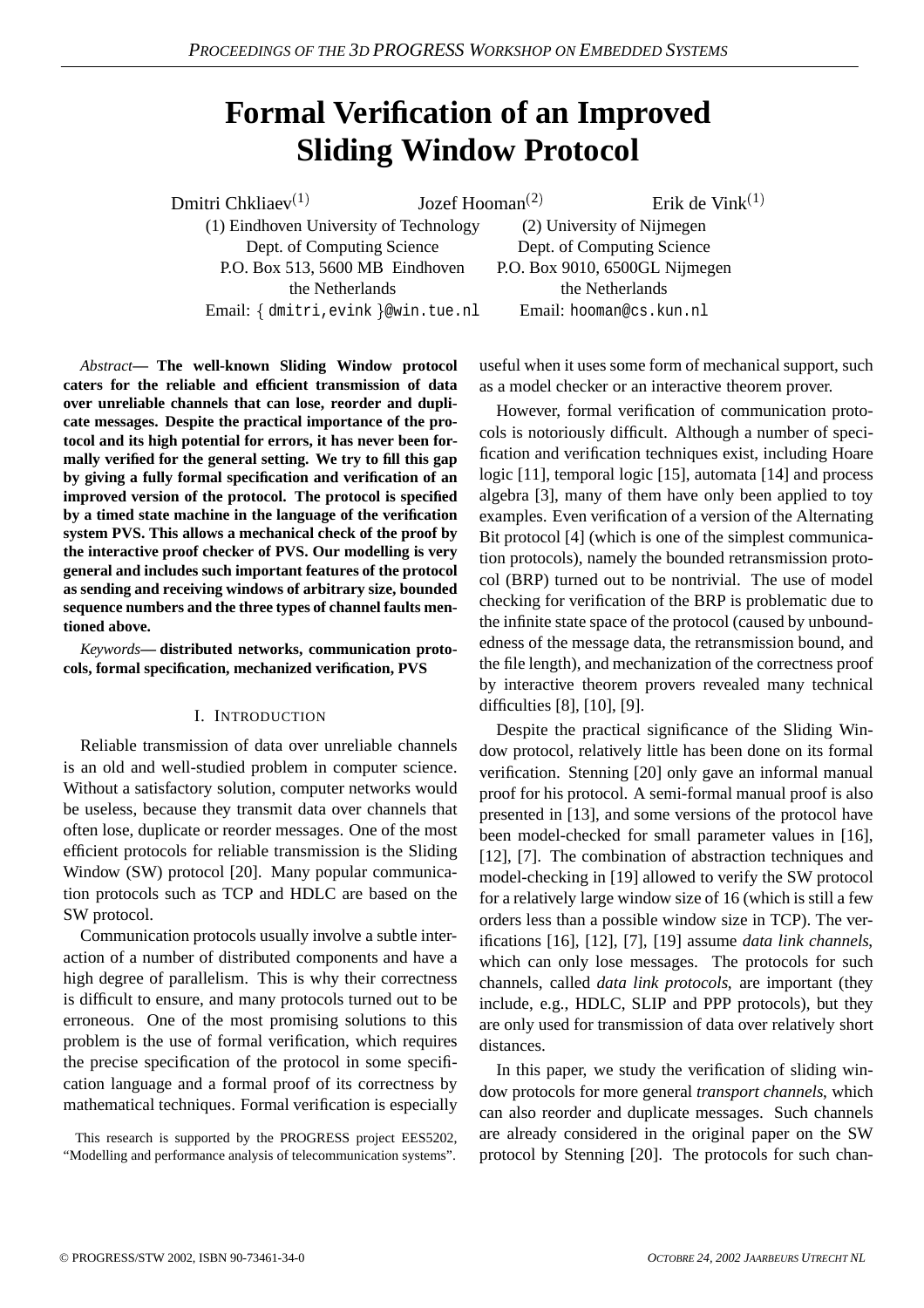nels (called *transport protocols*), such as TCP, can transmit data over very large networks such as Internet.

Note that not for all types of transport channels a SW protocol exists. As [2] shows, for a fully asynchronous system and channels that can both lose and reorder messages, it is impossible to design an efficient transmission protocol that uses bounded sequence numbers. Similar result is proved for systems that can both reorder and duplicate messages [23]. In [18], unbounded sequence numbers are assumed for verification of the SW protocol for transport channels. This makes the verification rather simple, because it is known that the repetition of sequence numbers is the main source of errors for SW protocols [22].

Unfortunately, transmission protocols that use unbounded sequence numbers are usually not practical. Because of the impossibility results mentioned above, a SW protocol for transport channels with bounded sequence numbers can only be designed for systems, in which each message in a channel has a maximum lifetime<sup>1</sup>. Such a SW protocol is a part of the TCP protocol, which operates over transport channels with a given maximum packet lifetime. The theoretical basis of that protocol is presented in [21]. TCP uses  $2^{32}$  sequence numbers, which is enough to represent 4 gigabytes of data. The transmission mechanism of TCP uses a complicated timing mechanism to implement sequence numbers in such a way that their periodical repetition does not cause ambiguity. It often requires the sender and the receiver to synchronize on the sequence numbers they use. Such synchronization is provided by the three-way handshake protocol, which is not a part of the SW protocol and correctness of which is not easy to ensure. In general, the transmission mechanism of TCP seems too complicated and too specific for TCP to serve as a good starting point for verification of SW protocols for transport channels.

Another approach is chosen in [17]. Shankar presents a version of the SW protocol for transport channels with the maximum packet lifetime, which does not require any synchronization between the sender and the receiver, and also does not impose any restrictions on the transmission policy. However, the range of sequence numbers, required to ensure the correctness of his protocol, depends on the maximum transmission rate of the sender. In the case of TCP, his protocol would only work correctly if the sender did not send into the channel more than some 30 megabytes of data per second (if we take 120 seconds for the maximum packet lifetime in TCP, as in [22]). Such restriction may not be practical for modern networks, which are getting faster every year. Indeed, the range of sequence numbers in a large industrial protocol like TCP is fixed. Therefore, if the available transmission rate at some point exceeds our expectations, we would need to re-design the whole protocol to allow for faster transmission, which may be costly. From the formal point of view, the need to reason about the maximum transmission rate made the verification of Shankar's protocol in [17] very large and complicated.

In this paper, we present a new version of the SW protocol for transport channels. In our opinion, it combines some of the best features of the transmission mechanism of TCP and Shankar's protocol. We do not require any synchronization between the sender and the receiver. Maximum packet lifetime and appropriate transmission and acknowledgment policies are used to ensure the correct recognition of sequence numbers. These policies are rather simple; roughly speaking, they require the sender (receiver) to stop and wait for the maximum packet lifetime after sending (receiving) the maximum sequence number. Unlike some previous works [20], [17], the range of sequence numbers used by our protocol does not depend on the transmission rate of the sender. Therefore, between the required periods of waiting, the sender may transmit data arbitrarily fast, even if the range of sequence numbers is fixed<sup>2</sup>, e.g. as in TCP. If implemented for TCP, our protocol would allow to transmit files up to 4 gigabytes arbitrarily fast.

Even for relatively simple communication protocols such as a One-bit Sliding Window protocol [5], manual formal verification is so lengthy and complicated that it can easily be erroneous. This is why we need some form of mechanical support. Despite its relative simplicity, our protocol highly depends on complex data structures. It also uses several parameters of arbitrary size, such as the window size and the range of sequence numbers. Hence completely automatic verification is not feasible for us. This is why we use an interactive theorem prover. We have chosen PVS [1], because we have an extensive experience with it and successfully applied it to verification of several complicated protocols [6]. PVS, which is based on a higherorder logic, has a convenient specification language and is relatively easy to learn and to use.

The rest of the paper is organized as follows. In section II, we give an informal description of our protocol. In section III, we formalize the protocol by a timed state machine. Section IV outlines the proof of correctness property for our protocol. Some concluding remarks are given

<sup>&</sup>lt;sup>1</sup>Such protocols can also be designed for untimed systems which limit the reordering of messages in a channel [13], but such systems seem to be only of theoretical interest.

<sup>2</sup>Of course, the *average* transmission rate of our protocol over the long run does depend on the range of sequence numbers, because the fewer sequence numbers the protocol has, the more often it has to stop and wait after the maximum number.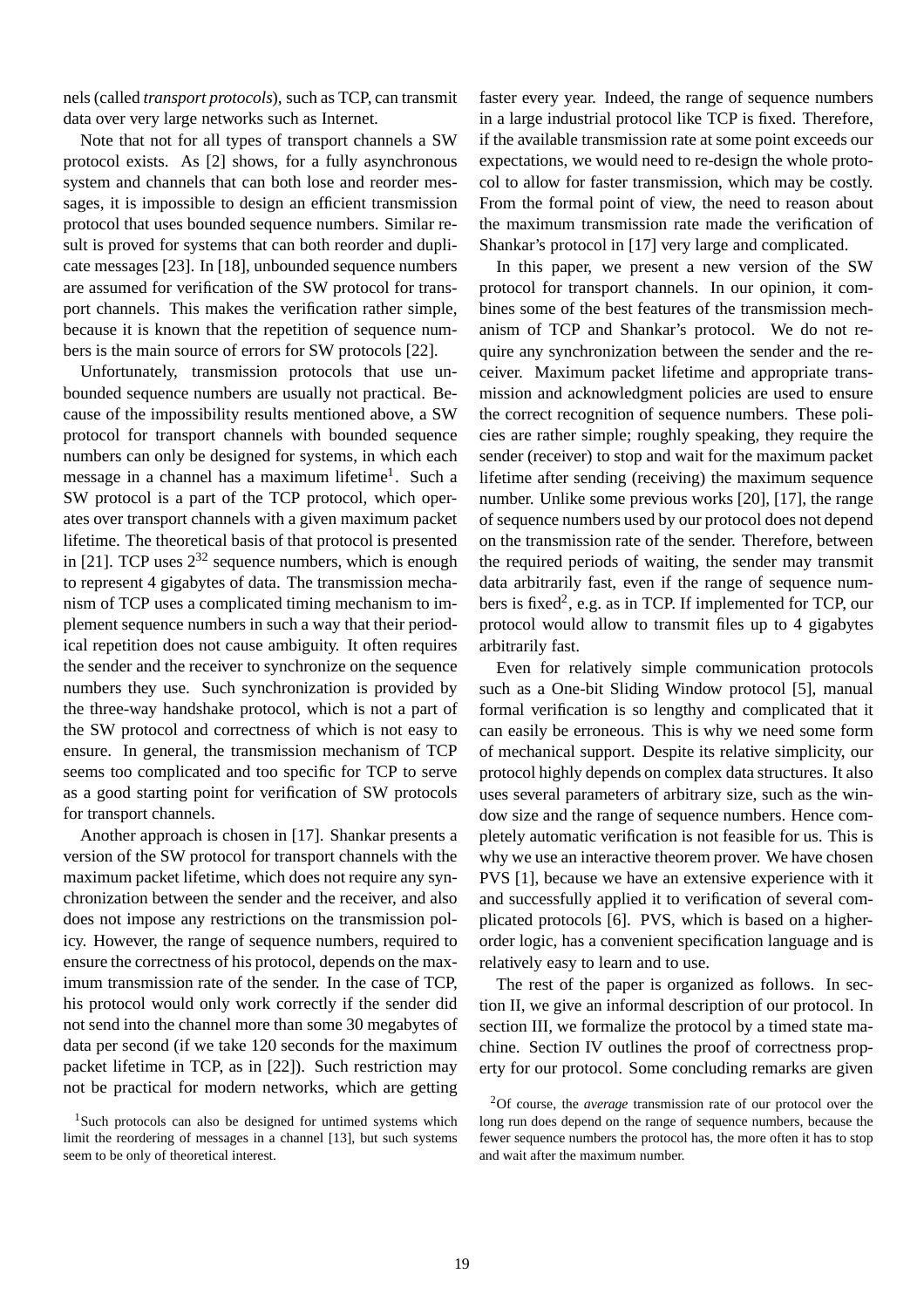in section V.

### II. PROTOCOL OVERVIEW

**Sender and receiver.** In a SW protocol, there are two main components: the sender and the receiver. The sender obtains an infinite sequence of data from the *sending host*. We call indivisible blocks of data in this sequence "frames", and the sequence itself the "input sequence". The input sequence must be transmitted to the receiver via an unreliable network. After receiving the frames, the receiver eventually *delivers* them to the *receiving host*. The correctness condition for a SW protocol says that the receiver should deliver the frames to the receiving host in the same order in which they appear in the input sequence.

**Messages and channels.** In order to transmit a frame, the sender puts it into a *frame message* together with some additional information, and sends it to the *frame channel*. After the receiver eventually receives the frame message from this channel, it sends an *acknowledgment message* for the corresponding frame back to the sender. This acknowledgment message is transmitted via the *acknowledgment channel*. After receiving an acknowledgment message, the sender knows that the corresponding frame has been received by the receiver. Thus the communication between the sender and the receiver is bi-directional; the sender transmits frames to the receiver via the frame channel, and the receiver transmits acknowledgments for these frames to the sender via the acknowledgment channel.

**Sequence numbers.** The sender sends the frames in the same order in which they appear in its input sequence. However, the frame channel is unreliable, so the receiver may receive these frames in a very different order (if receive at all). Therefore it is clear that each frame message must contain some information about the order of the corresponding frame in the input sequence. Such additional information is called "sequence number". If we include as a sequence number the exact position of the frame in the input sequence, it would make sequence numbers used by our protocol unbounded (because conceptually the input sequence is infinite). As we already explained in the introduction, unbounded sequence numbers are not practical. This is why in a SW protocol, instead of the exact position of the frame in the input sequence, the sender sends the remainder of this position with respect to some fixed modulus *K*. The value of *K* varies greatly among protocols: it is only 16 for the Mascara protocol for wireless ATM networks, but  $2^{32}$  for TCP. To acknowledge a frame, the receiver sends in the acknowledgment message the sequence number for which the frame was received.

It should be noted that acknowledgments are "accumulative"; for example, when the sender acknowledges a frame with sequence number 3, it means that frames with sequence numbers 0, 1 and 2 have also been received.

**Sending and receiving windows.** At any time, the sender maintains a sequence of sequence numbers corresponding to frames it is permitted to send. These frames are said to be a part of the *sending window*. Similarly, the receiver maintains a *receiving window* of sequence numbers it is permitted to receive. In our protocol, the sizes of sending and receiving windows are equal and represented by an arbitrary integer *N*.

At some point during the execution it is possible that some frames in the beginning of the sending window are already sent, but not yet acknowledged, and the remaining frames are not sent yet. When an acknowledgment arrives for a frame in the sending window that is already sent, this frame and all preceding frames are removed from the window as acknowledgments are accumulative. Simultaneously, the window is shifted forward, such that it again contains *N* frames. As a result, more frames can be sent either immediately or later. Acknowledgments that fall outside the window are discarded. If a sent frame is not acknowledged for a long time, it usually means that either this frame or an acknowledgment for it has been lost. To ensure the progress of the protocol, such frame is eventually *resent*. Many different policies for sending and resending of frames exist [22], which take into account, e.g., the efficient allocation of resources and the need to avoid network congestion. Here we are only concerned with the correctness of the protocol, so we abstract from the details of the transmission policy and specify only those restrictions on protocol's behaviour that are needed to ensure safety.

During the execution, the receiving window is usually a mix of sequence numbers corresponding to frames that have been received out of order and sequence numbers corresponding to "empty spaces", i.e. frames that are still expected. When a frame arrives with a sequence number corresponding to some empty space, it is inserted in the window, otherwise it is discarded. At any time, if the first element of the receiving window is a frame, it can be delivered to the receiving host, and the window is shifted by one. The sequence number of the last delivered frame can be sent back to the sender to acknowledge the frame (for convenience reasons, in this version we acknowledge delivered frames instead of received frames). It should be noted that not every frame must be acknowledged; it is possible to deliver a few framesin a row and then acknowledge only the last of them.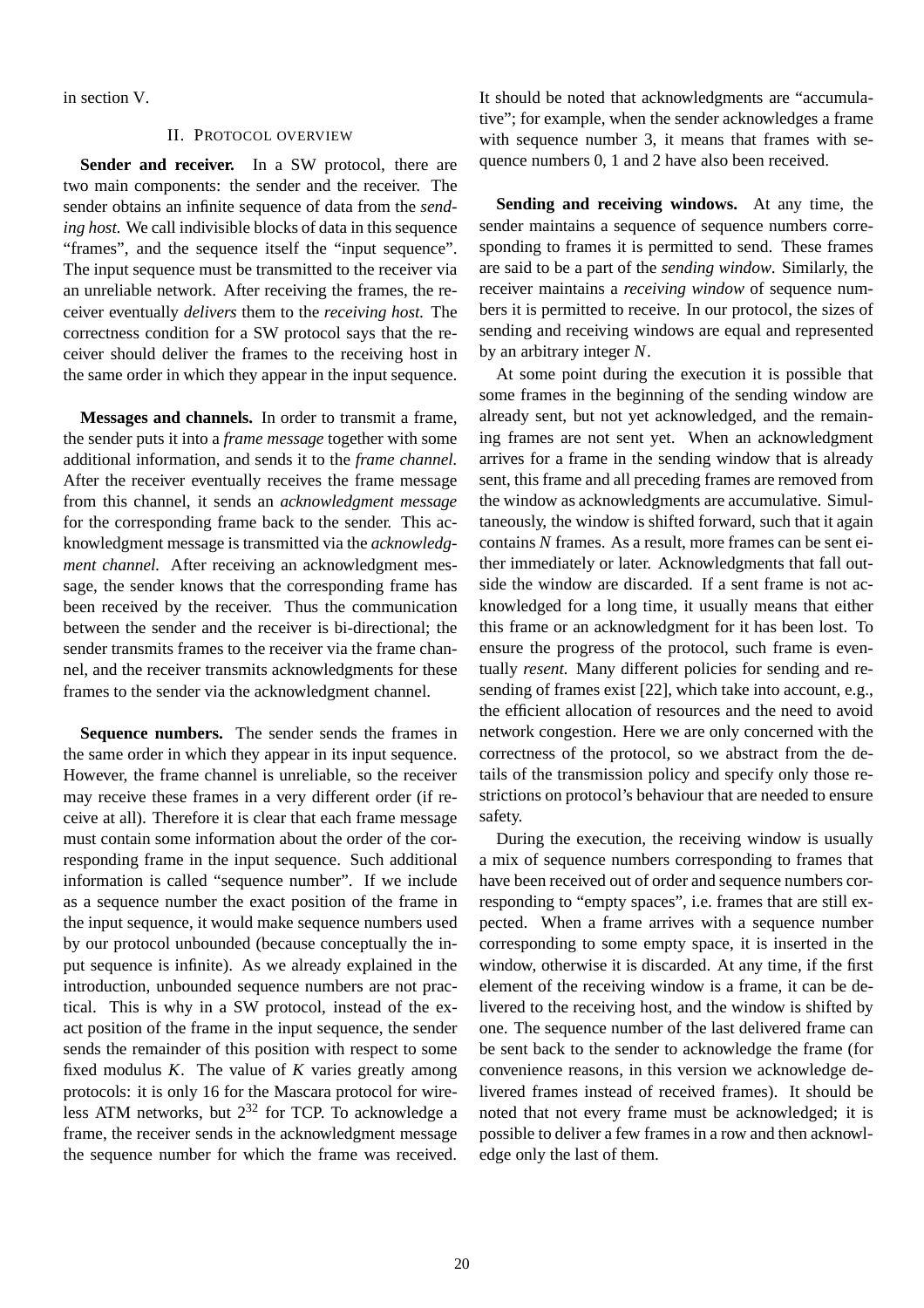**Potential ambiguity.** It is shown in [22], that for data link channels we need  $K \ge 2*N$  to ensure the unambiguous recognition of sequence numbers. However, for transport channels this condition is not sufficient. Indeed, suppose that window size  $N = 1$  and we use  $K = 2$  sequence numbers, so we only have sequence numbers 0 and 1. Suppose the sender sends the first two frames  $f_0$  and *f* 1 to the receiver, which are successfully received, delivered and acknowledged. Suppose, however, that the first of these frames has been duplicated in the frame buffer, so the buffer still contains frame *f*0 with sequence number 0. The receiver now has 0 in its window, so it can receive frame *f* 0 for the second time, violating the safety property.

This simple example clearly shows that we need additional restrictions on the protocol to recognize sequence numbers correctly. Traditional approaches [20], [17] introduce a stronger restriction on *K*, which essentially has the form  $K \geq 2*N + f(Rmax, Lmax)$ , where *Rmax* is the maximum transmission rate of the sender, *Lmax* is the maximum message lifetime in the frame and acknowledgment channels, and *f* is some function. As we already explained in the introduction, such dependence between the range of sequence numbers and the maximum transmission rate is undesirable. This is why in our protocol we only require  $K \geq 2*N$ , but introduce timing restrictions on the transmission and acknowledgment policies to ensure that frames and acknowledgments are not received more than once. These timing restrictions of our protocol are explained below.

### *A. Timing restrictions*

In our protocol, the sender is allowed to resend sequence number 0 and all subsequent sequence numbers only after more than *Lmax* time units have passed since the receipt of the acknowledgment for the maximum sequence number  $K - 1$ . This is necessary to ensure that when sequence number 0 is resent, all "old" acknowledgments, i.e. those for frames preceding the current frame, are already removed from the acknowledgment channel (because their timeouts expired), and cannot be mistaken for "new" acknowledgments, i.e. those for the current frame and its successors.

Similarly, the receiver is allowed to receive sequence number 0 and all subsequent sequence numbers for any time but the first only after more than *Lmax* time units have passed since the delivery of a frame with the maximum sequence number  $K - 1$ . This is necessary to ensure that all "old" frames are already removed from the frame channel and cannot be mistaken for "new" frames. To implement these restrictions, our protocol keeps two variables *tackmax* and *tdelmax*, expressing the time when we received an acknowledgment for sequence number  $K - 1$ , and, delivered a frame with sequence number  $K - 1$ , respectively.

We were surprised to discover during the verification, that these restrictions are not quite sufficient to guarantee the unambiguous recognition of sequence numbers. It is the acknowledgment for the maximum sequence number  $K - 1$  that causes the problem. In the initial version of the protocol, all acknowledgments could be resent at any time (by resending we mean here sending an acknowledgment for *the same frame* more than once, not just repetition of a sequence number). Suppose that between the receipt of an acknowledgment for sequence number  $K - 1$ and the sending of sequence number 0 by the sender, the acknowledgment for sequence number  $K - 1$  is resent by the receiver. Then this acknowledgment may still be in the channel at the time when sequence number 0 is sent by the sender (remember that all other acknowledgments are eliminated from the channel during the timeout period). As a result, this "old" acknowledgment may eventually be mistaken for a newly sent acknowledgment. So, the sender will think that a frame with sequence number  $K - 1$  is acknowledged, whereas in fact it could have been lost.

We constructed a (lengthy) scenario in which such incorrect receipt of acknowledgments eventually leads to incorrect receipt of frames and violation of the safety property. To fix this error, in the revised version of the protocol we do not allow to acknowledge a particular frame with sequence number  $K - 1$  more than once. Considering that acknowledgments can be lost, this results in a possibility of deadlock. We are not very concerned about this, since in any reasonable implementation of the SW protocol, it is only allowed to resent a message if there is a strong suspicion that the original message has been lost. In our protocol, we prefer to abstract away from such implementation details.

#### III. FORMAL SPECIFICATION

#### *A. Data structures*

First we define the data structure of the protocol. For the sender, the window "slides" over the infinite input sequence *input*. We do not specify the nature of the framesin the input sequence. Variable *first* denotes the first frame in the sending window, *ftsend* is the first frame that is not sent yet, and we always have  $first(s0) \leq fixed(s0) \leq$  $\frac{first(s0) + N}{s}$ . Thus, at any moment of time, frames with indices from *first* to *ftsend*  $-1$  (if any) are already sent but not yet acknowledged, and frames with indices from *ftsend* to *first*  $+N-1$  (if any) are in the sending window but not yet sent. Variable *tackmax* expresses the time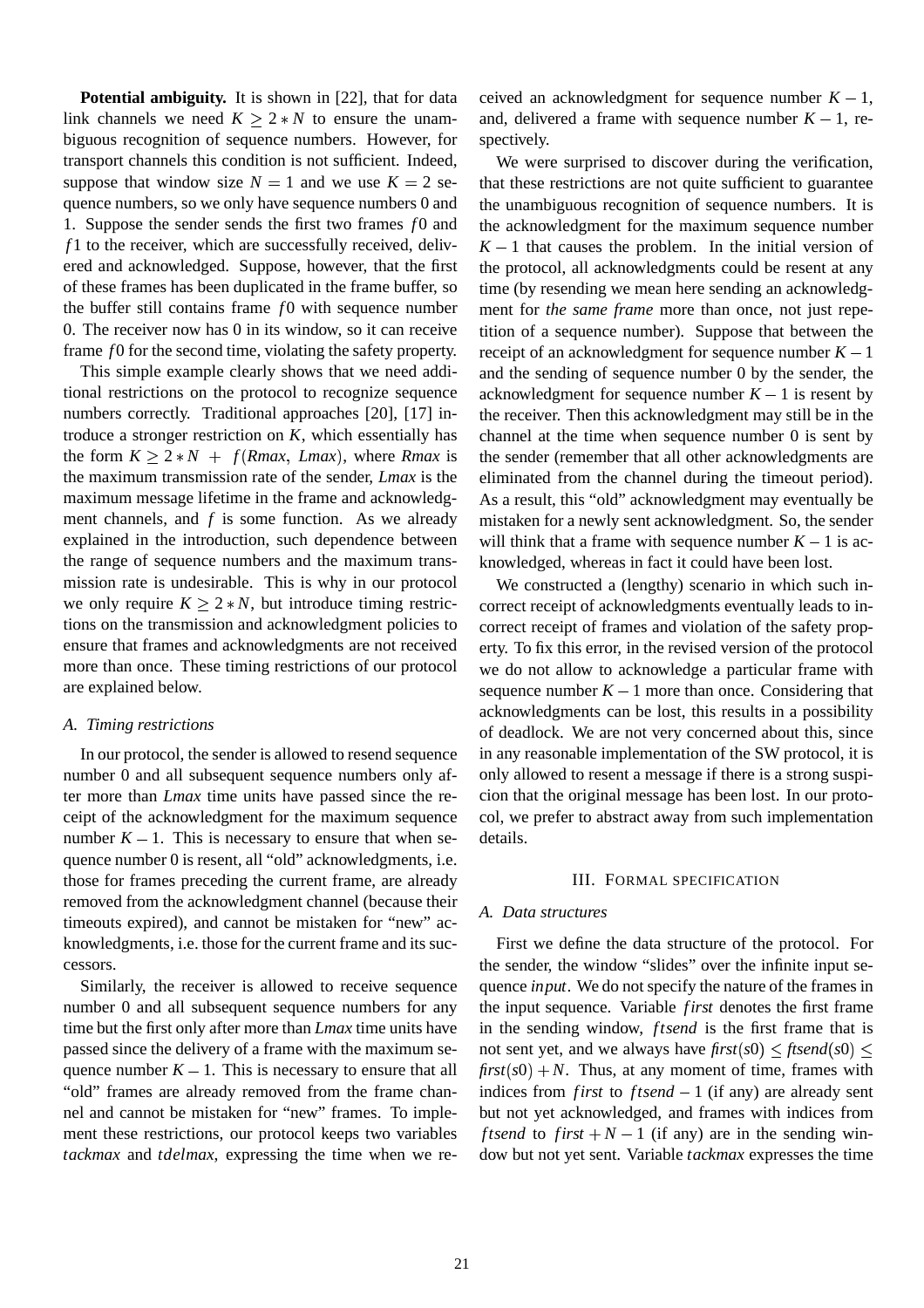when we received the acknowledgment with the maximum sequence number  $K - 1$  for the last time. As a time domain *Time*, we take the set of non-negative real numbers.

### Sender:

1) *input* : *sequence Frames* , 2) *first* : *nat*, 3) *ftsend* : *nat*, 4) *tackmax* : *Time*

For the receiver, *out put* is the output sequence, *buffer* is a record with two fields *snumber* and *frn*, that represents the receiving window with *N* elements (which are either frames or empty spaces, denoted by ε), *lastdel* is the last delivered sequence number, *acklastdel* is a boolean variable which tells whether we are allowed to send the acknowledgment for *lastdel* to the sender, *delmax* is a boolean variable which tells whether we already delivered the maximum sequence number  $K - 1$  at least once, and variable *tdelmax* expresses the time when we delivered the frame with the maximum sequence number  $K - 1$ for the last time (the importance of variables *tackmax* and *tdelmax* is explained in subsection II-A).

Receiver:

1) *out put* : *finite sequence Frames* , 2) *buffer* :  $\{0, 1, \ldots N-1\} \longrightarrow$  $(snumber : \{0, 1, \ldots K-1\},\$  $\mathit{fm}$  :  $\mathit{Frames} \cup \{\varepsilon\}$ ),  $3)$  *lastdel* :  $\{0, 1, \ldots K-1\},\$ 4) *acklastdel* : *bool*, 5) *delmax* : *bool*, 6) *tdelmax* : *Time*

The frame channel and the acknowledgment channel are represented by its contents, namely a set of frame messages and a set of acknowledgment messages, respectively. Besides a sequence number and possibly a frame, each message includes its *timeout*, i.e. the latest time when it must be removed from the channel. When a message is sent, we assign as its timeout the current time plus *Lmax*, where *Lmax* is the maximum message lifetime. Although timeout is formally a part of a message, it is never used by the recipient of this message.

FrameMessage:

1) snumber :  $\{0, 1, \ldots K-1\},\$ 2) *frame* : *Frames*, 3) *timeout* : *Time*

AckMessage:

1) snumber :  $\{0, 1, \ldots K-1\},\$ 2) *timeout* : *Time*

The complete state of the protocol consists of the sender, the receiver and the two channels *fchannel* and *achannel*, together with the variable *time*, indicating the current time.

State:

1) *sender* : *Sender*, 2) *receiver* : *Receiver*, 3) *fchannel FrameMessage*, 4) *achannel AckMessage*, 5) *time* : *Time*

The initial state of the protocol is defined below in a rather obvious way. The only subtlety is the values of *tackmax*, *lastdel* and *tdelmax*; they are initialized as 0, but we can easily determine from other variables that these values are initial and should not be used.

InitialState:

1) *sender* 1) *input* = *arbitrary sequence of frames*,  $2)$  *first* = 0,  $3)$  *ftsend* = 0,  $4)$  *tackmax* = 0 2) *receiver* 1) *out*  $put = empty$  *sequence*,  $2)$  *buffer* =  $\forall$  (*i* : {0, 1, ...  $N-1$ }) :  $(snumber = i, frn = \varepsilon),$  $3)$  *lastdel* = 0, 4) *acklastdel FALSE*, 5)  $\delta$ *delmax* = FALSE,  $6)$  *tdelmax* = 0  $3)$  *fchannel* =  $\mathbf{0}$ , 4)  $$ 5)  $time = 0$ 

The protocol is specified by a state machine with 7 atomic actions: 1 general, 3 for the sender and 3 for the receiver, where some actions have a parameter. Below we show the precondition and the effect of each of them, using some abbreviations and PVS-like notation. The precondition is defined for an arbitrary state *s*0, which is transformed according to the effect predicate to a new state *s*1. In our specifications, the effect is given in an imperative style close to specifications of PVS, and operator *with* is used to overwrite values of records and functions. For instance, record of the form  $s1 = s0$  *with*  $\theta$  *time* :=  $time(s0) + t$  indicates that in the new state *s*1, the variable *time* is changed from its current value  $time(s0)$  to the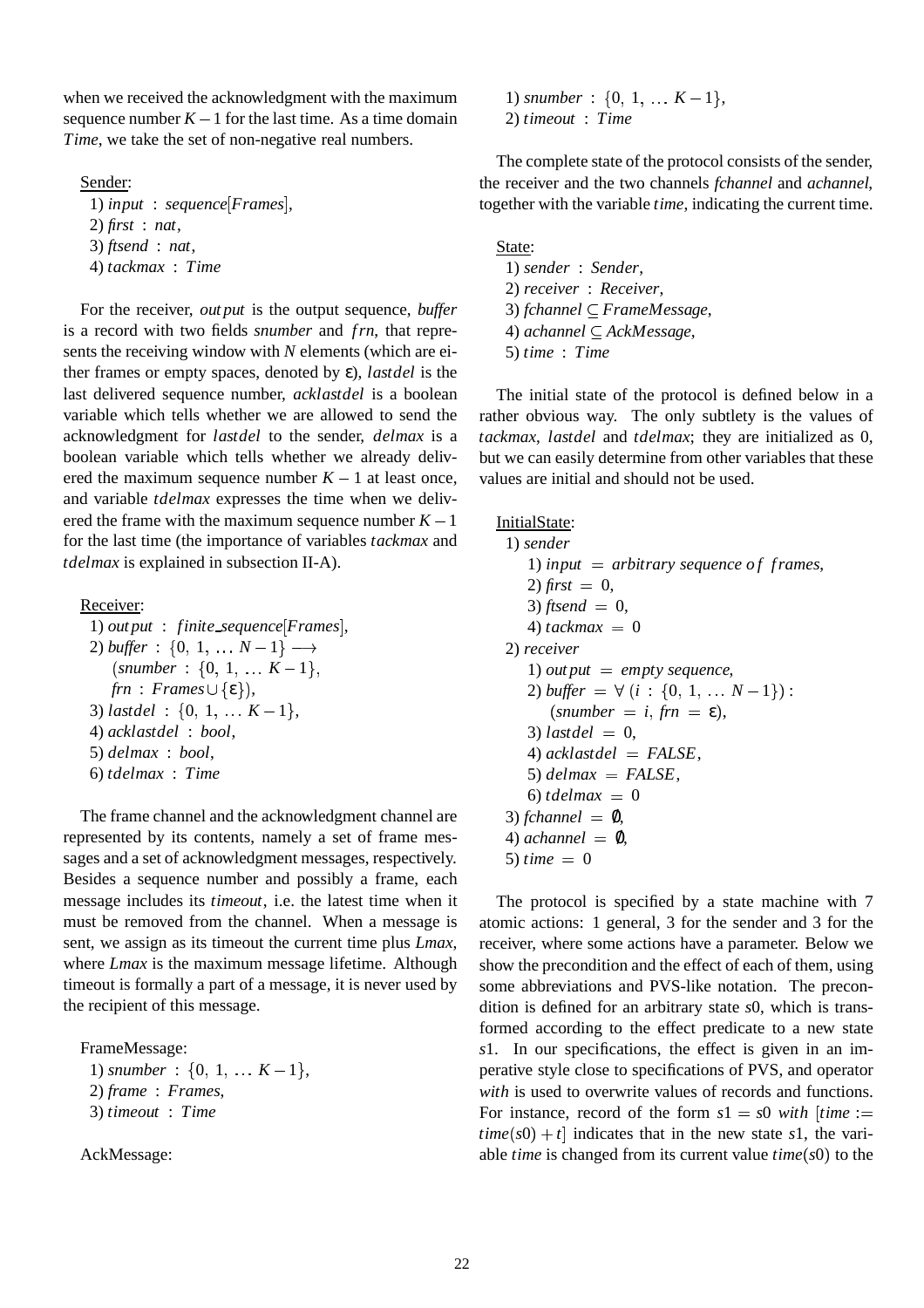new value  $time(s0) + t$ , and all other variables are left unchanged. Operator  $rem(K)$  gives a remainder to a modulus *K*, operator *choose* gives an arbitrary element from a nonempty set, and  $if - then - else$  operator and operators on sets have a usual meaning.

Note that actions for sending and receiving messages are nondeterministic, which can be noticed from the use of  $\vee$  in their effect predicates. Actions for sending messages (*send*, *resend* and *sendack*) either add a message to the channel (which models its successful sending) or let the channel unchanged (which models loss of a message). Actions for receiving messages (*receiveack* and *receive*) either remove a message from the channel (which models its "normal" reception) or let the channel unchanged (which models duplication of a message). Note that we model reordering of messages by representing both channels by unordered sets.

#### *B. The delay action*

Action  $Delay(t)$  expresses the passing of *t* units of time. The precondition of this action, using a "time-lock" construction, ensures that any message in a channel is removed from the channel before its timeout expires.

## **Delay(t)**

Precondition:

 $\forall fm: fm \in \text{fchannel}(s0) \Longrightarrow$  $time(s0) + t \leq timeout(fm)$ ,  $\forall am: am \in achannel(s0) \Longrightarrow$  $time(s0) + t \leq timeout(am)$ 

Effect:

 $s1 = s0$  *with*  $[time := time(s0) + t]$ 

### *C. Actions of the sender*

The precondition *ReuseZeroPre* of action *Send* expresses that sequence number 0 can only be reused after more than *Lmax* time units has passed since the last acknowledgment of sequence number  $K - 1$  (and only if all preceding frames have already been acknowledged). The precondition of action *Resend* allows to resend any frame in the sending window that has been already sent. In the effect of action *Receiveack*, *aset* is a set of indices of frames in the sending window that are acknowledged by the acknowledgment message *am*. It is easy to see that this set consists of at most one index.

**Send** Precondition: LET

$$
ReuseZeroPre(s0) =
$$
  
\n
$$
(rem(K)(ftsend(s0)) = 0 \& ftsend(s0) > 0) \Longrightarrow
$$
  
\n
$$
(ftsend(s0) = first(s0) \&
$$
  
\n
$$
time(s0) > tackmax(s0) + Lmax)
$$

 $\text{first}(s0) \leq \text{ftsend}(s0) < \text{first}(s0) + N$ , *ReuseZeroPre s*0

Effect:

LET  $SendNS(s0) = s0$  with  $[ftsend := \text{ftsend}(s0) + 1]$ IN

 $s1 =$  *SendNS* $(s0)$  *with fchannel* : *fchannel s*0  $\{ (rem(K)(ftsend(s0)),$  $input(s0)$  (*ftsend*(s0)),  $time(s0) + Lmax$  $\}]$  $\vee$   $s1 = \text{SendNS}(s0)$ 

## **Resend(i)**

Precondition:  $i \geq$  *first*(*s*0),  $i <$  *ftsend*(s0)

Effect:

 $s1 = s0$  *with fchannel* : *fchannel s*0  $\{ (rem(K)(i), input(s0)(i), time(s0) + Lmax) \}$  $\vee$   $s1 = s0$ 

## **Receiveack(am)**

Precondition:  $am \in achannel(s0)$ 

## Effect:

LET  $a$ *set*(*s*0, *am*) = { *j* | *j*  $\ge$  *first*(*s*0) & *j* < *ftsend*(s0) &  $rem(K)(j) = sumber(am)$  } AND  $RANS(s0, i, bk) = s0 with$  $first := i$ *tackmax* := if  $bk = K - 1$  then *time*(*s*0) else *tackmax*(*s*0)]

IN

if  $\textit{aset}(s0, am) \neq \emptyset$  then  $s1 = RANS(s0, choose(aset(s0, am)) + 1,$ *snumber am with*  $[achannel := achannel(s0) \setminus \{am\}]$  $\vee$   $s1 = RANS(s0, \text{choose} (s0, \text{am})) + 1,$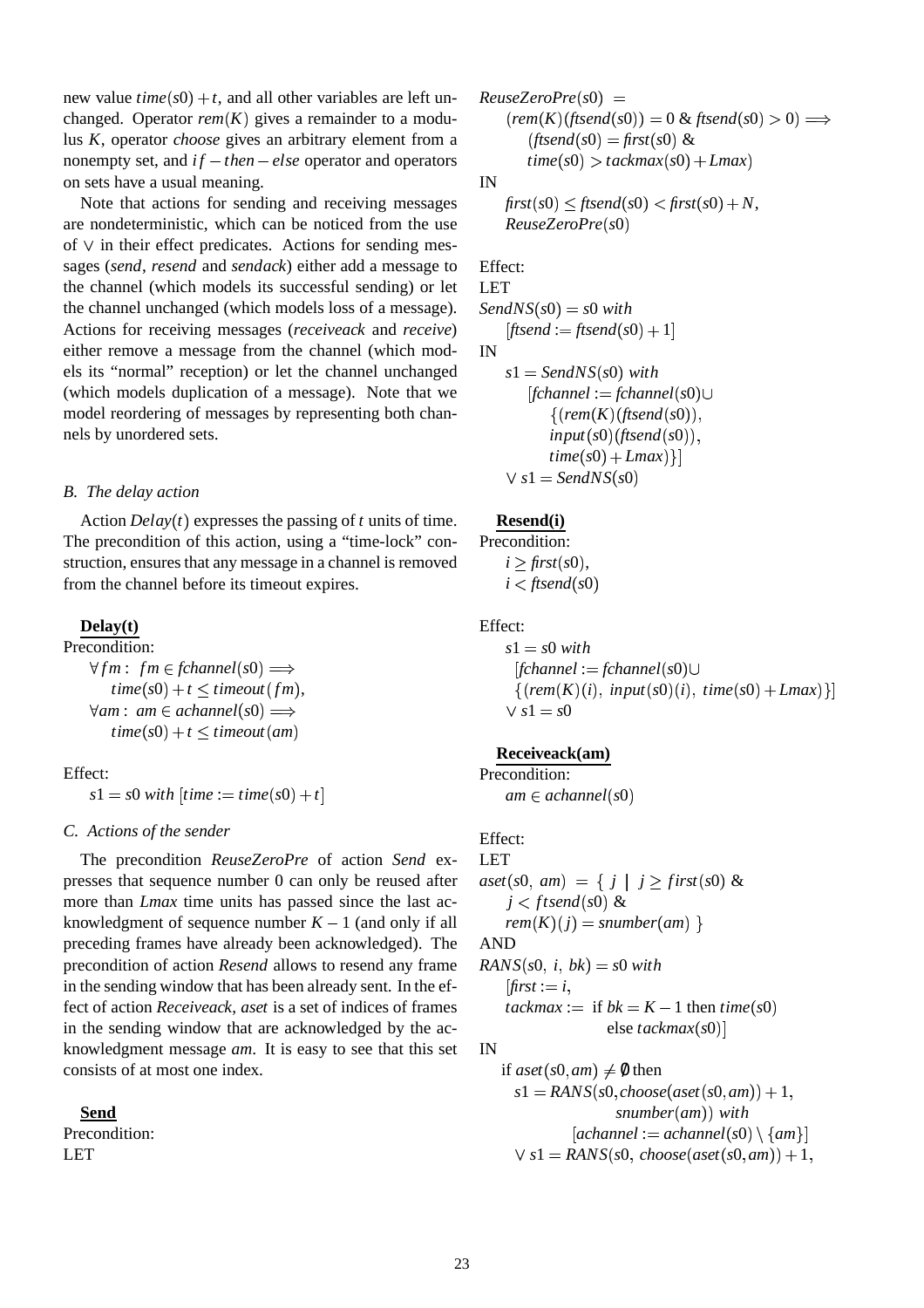$$
snumber(am))
$$
  
else s1 = s0 with  
[achannel := achannel(s0) \ \{am\}]  

$$
\lor s1 = s0
$$

#### *D. Actions of the receiver*

The precondition of action *Receive* ensures that we can only receive messages after more than *Lmax* time units has passed since the last delivery of a frame with sequence number  $K - 1$ . In the effect of the *Receive* action, *fset* is a set of indices in the receiving window into which the frame from message *fm* can be inserted. It is easy to see that this set consists of at most one index.

#### **Receive(fm)**

Precondition:  $fm \in fchannel(s0),$  $delmax(s0) \Longrightarrow time(s0) > tdelmax(s0) + Lmax$ 

## Effect:

LET  $fset(s0, fm) = \{ j | j < N \&$  $snumber(buster(s0)(j)) = snumber(fm)$  &  $frn(buster(s0)(j)) = \varepsilon \&$  $snumber(buster(s0)(j)) \geq j$ AND  $RNS(s0, bn, fr) = s0$  with  $[buffer := buffer(s0)$  with  $[(bn) := (snumber(buster(s0)(bn)), fr)]]$ IN if  $fset(s0, fm) \neq \emptyset$  then  $s1 = RNS(s0, choose(fset(s0, fm)),$  $frame(fm)$ ) with  $[fchannel := fchannel(s0) \setminus \{fm\}]$ 

$$
\forall s1 = \text{RNS}(s0, \text{choose}(\text{set}(s0, \text{fm})),
$$
\n
$$
\text{frame}(\text{fm}))
$$
\nelse s1 = s0 with\n[
$$
\text{[channel} := \text{fchannel}(s0) \setminus \{\text{fm}\}\text{]}
$$

 $\vee$   $s1 = s0$ 

#### **Sendack**

```
Precondition:
acklastdel  TRUE
```
#### Effect:

LET  $SendackNS(s0) = s0$  *with*  $[acklastdel := \text{if } lastdel(s0) = K - 1]$ then *FALSE* else *acklastdel*(*s*0)] IN

$$
s1 = \text{Sendack} \times S(s0) \text{ with}
$$

 $[achannel := achannel(s0) \cup$  $\{(lastdel(s0), time(s0) + Lmax)\}]$  $\vee$  *s*1 = *SendackNS*(*s*0)

# **Deliver**

Precondition:  $frn(buster(s0)(0)) \neq \varepsilon$ 

Effect:

 $s1 = s0$  *with*  $\left[\text{out put} := \text{out put}(s0) \text{ o one}(\text{fm}(\text{buffer}(s0)(0))),\right]$  $buffer := shift(buster(s0),$  $(\textit{rem}(K)(\textit{number}( \textit{buffer}( \textit{s0}) (N-1)) + 1), \varepsilon)),$  $\textit{lastdel} := \textit{snumber}(\textit{buffer}(s0)(0)),$  $acklastdel := TRUE,$  $delmax :=$  if  $snumber(butter(s0)(0)) = K - 1$ then *TRUE* else  $delmax(s0)$ ,  $t$ *delmax* := if *snumber*(*buffer*(*s*0)(0)) =  $K - 1$  $\mathit{then\ time(s0)\ else\ tdelmax(s0)}$ 

Here for a frame  $fr$ , one( $fr$ ) denotes the sequence of frames of length one with the only element *fr*; *o* is the operator that performs concatenation of two finite sequences of frames; and *shi ft* is the operator that removes the first element of a buffer and adds another element to its end, i.e. for a buffer *buff* with *N* elements and a buffer element *be*, the expression  $shift(buff, be)$  is defined as follows:

 $shift(buff, be) = \forall (i : \{0, 1, \ldots N-1\})$ : if  $i < N - 1$  then *buff* $(i + 1)$  else *be* 

## IV. FORMAL VERIFICATION

#### *A. Correctness condition*

An execution of our protocol, or a *run*, is represented by an infinite sequence of the form  $s_0 \stackrel{a_0}{\rightarrow} s_1 \stackrel{a_1}{\rightarrow} \dots \stackrel{a_{i-1}}{\rightarrow} s_i \stackrel{a_i}{\rightarrow}$  $s_{i+1} \stackrel{a_{i+1}}{\rightarrow} ...$ , where  $s_i$  are states,  $a_i$  are executed actions,  $s_0$  is the initial state, each  $s_i$  satisfies the precondition of  $a_i$ , and every pair  $(s_i, s_{i+1})$  corresponds to the effect of  $a_i$  (where initial state, precondition and effect are defined in the previous section). As we already explained, a SW protocol is correct with respect to safety, if the receiver always delivers the frames to the receiving host in the same order in which they appear in the input sequence. In our model, we prefer to define the correctness property in terms of states rather than actions. Note that in each state, frames that have already been delivered to the receiving host are represented by the output sequence. Therefore, the safety property for a particular state *s* can be expressed by a predicate, which says that the output sequence is the prefix of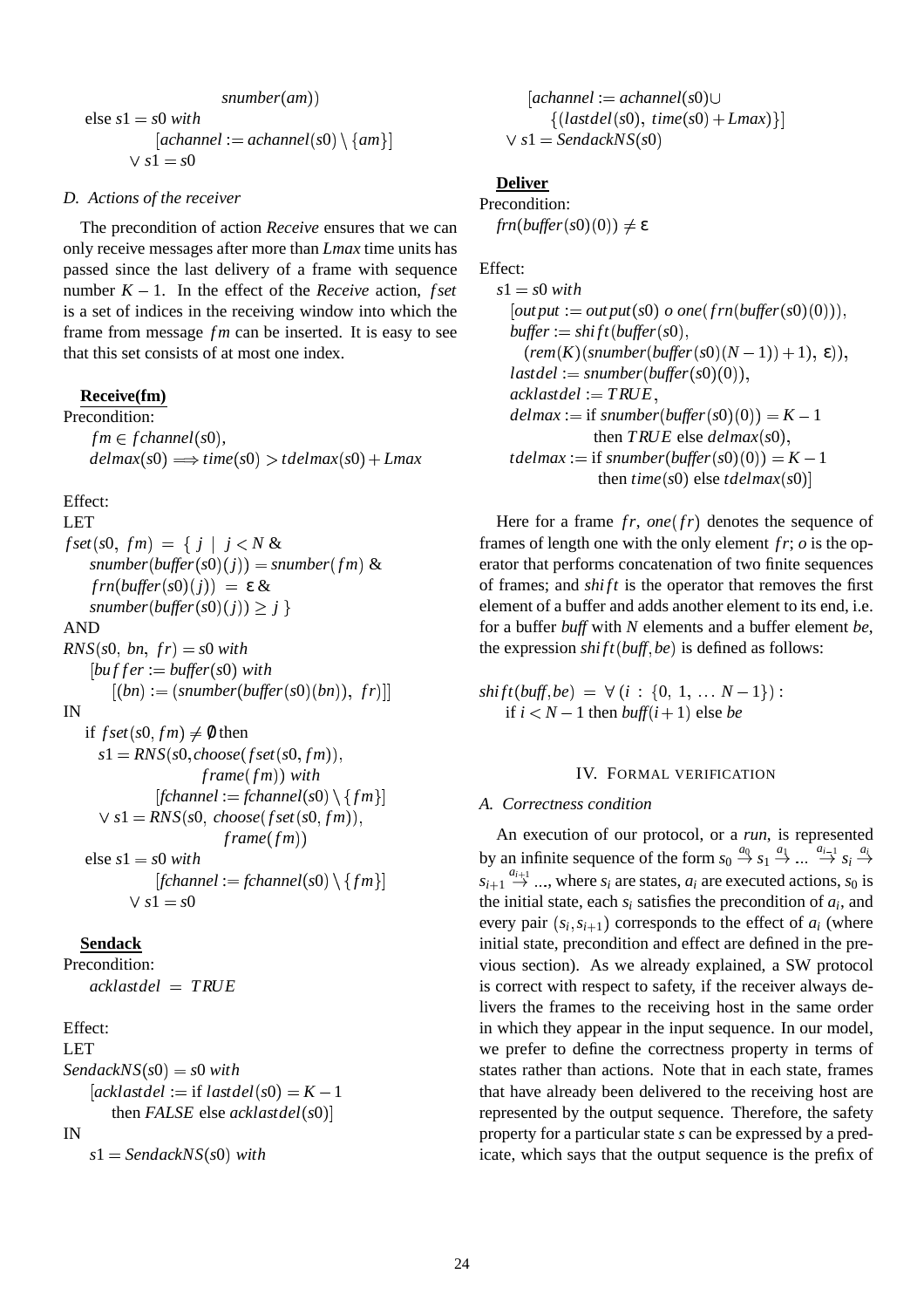the input sequence:

$$
Safe(s) = \forall i: i < length(output(s)) \implies
$$
  
out put(s)(i) = input(s)(i) \nfor  
if

Let  $st(r)$  and  $act(r)$  denote the sequence of states and sequence of actions of a run *r*, respectively. A run *r* can now be defined as correct, if each state in this run satisfies the safety property.

$$
Safety(r) = \forall i : Safe(st(r)(i))
$$

In the next subsection, we outline how to prove  $Safety(r)$  for each run of our protocol. All our proofs are done with the interactive theorem prover PVS, so below we show some mathematical proofs "extracted" from the PVS proofs.

#### *B. Proof of correctness condition*

We need to prove the following theorem:

$$
\forall r, i: \;Safe(st(r)(i)) \qquad \qquad Main
$$

The proof is based on the following important invariant *OriginOK*, in which *bn* is a variable for an integer not greater than  $N - 1$ , *buffer* is the buffer of the receiver, and function *LO* gives the length of the output sequence in a particular state:

$$
\forall r, i, bn: frn(buffer(st(r)(i))(bn)) \neq \varepsilon \Longrightarrow
$$
  
\n
$$
frn(buffer(st(r)(i))(bn)) =
$$
  
\n
$$
input(st(r)(i))(LO(st(r)(i)) + bn)
$$
 
$$
Origin OK
$$

Invariant *OriginOK* determines the "origin" of each frame in the buffer of the receiver: a frame in the position *bk* was sent by the sender from the position in the input sequence, equal to the sum of *bk* and the current length of the output sequence. Assuming *OriginOK*, it is easy to prove theorem *Main*.

**Proof of** *Main*. First, we prove that all actions of our protocol don't change the input sequence. Now let *r* be an arbitrary run. The proof is by induction on the length of the output. If it is equal to 0, the statement is trivially true. Now suppose that the theorem is proved for any output length not greater than *k*, and that we are in the state with index *i* such that  $LO(st(r)(i)) = k + 1$ . It is easy to see that action *Deliver* increases the length of the output exactly by one, and all other actions of our protocol don't change the output. Therefore, there exists index *l* such that  $l < i$ ,  $LO(st(r)(l)) = k$ ,  $act(r)(l) = Deliver$  and

 $output(st(r)(l + 1)) = output(st(r)(i)).$  By the induction hypothesis, it follows that in state  $st(r)(l)$ , the input is the prefix of the output. We can now apply invariant *OriginOK* for *r*, *l* and 0, and obtain that the frame delivered by action  $act(r)(l)$  originates from position  $LO(st(r)(l))$  in the input. Thus in state  $st(r)(l)$ , output includes frames  $input(0)$ ,  $input(1)$ , ...  $input(LO(st(r)(l)) - 1)$ , and frame  $input(LO(st(r)(l)))$  is added to it by action  $act(r)(l)$ . Therefore, in states  $st(r)(l + 1)$  and  $st(r)(i)$  the output is still the prefix of the input, and this completes the proof.

To prove invariant *OriginOK*, the following important invariants *AckOK* and *FrOK* are needed:

$$
\forall r, i: \text{ first}(\text{st}(r)(i)) \leq LO(\text{st}(r)(i)) \qquad \qquad \text{Acknowled�}
$$

Intuitively, invariant *AckOK* means "we cannot receive acknowledgments for frames that are not acknowledged yet". Indeed, the value of *first* is equal to the number of frames for which acknowledgments from the receiver have been received. But the receiver acknowledges only those frames which it had already delivered, and all such frames are included in the output. Therefore, *first* can become greater than the length of the output only if the sender receives some acknowledgments more than once.

$$
\forall r, i, bn: frn(buffer(st(r)(i))(bn)) \neq \varepsilon \Longrightarrow
$$
  
 
$$
LO(st(r)(i)) + bn < ftsend(st(r)(i)) \qquad \qquad FrOK
$$

 $\phi \neq \varepsilon \Longrightarrow$  Intuitively, invariant *FrOK* means "we cannot receive frames that are not sent yet". Indeed, if the buffer of the sender has a frame in position *bn*, it implies that at least  $LO(st(r)(i)) + bn + 1$  frames have been sent by the sender, but the exact number of such frames is represented by variable *ftsend*. Therefore, the invariant can only be violated if the receiver receives some frames more than once.

> Together, invariants *AckOK* and *FrOK* mean that the length of the output is always very close to the borders of the sending window. Despite the clear intuitive meaning of these invariants, it turned out very difficult to prove them in PVS, and we are still working on their proofs. In this paper, we assume these invariants to be true, and show how to use them to prove invariant *OriginOK*. Below we give a brief sketch of the proof, which is based on dozens of PVS lemmas.

> **Proof of** *OriginOK*. Let's consider arbitrary *r*, *i* and *bn*, and suppose there is a frame in the buffer of the sender in position *bn*. It is easy to prove that as long as a frame stays in the buffer, the sum of its position and the length of the output remains the same. Therefore, we can assume with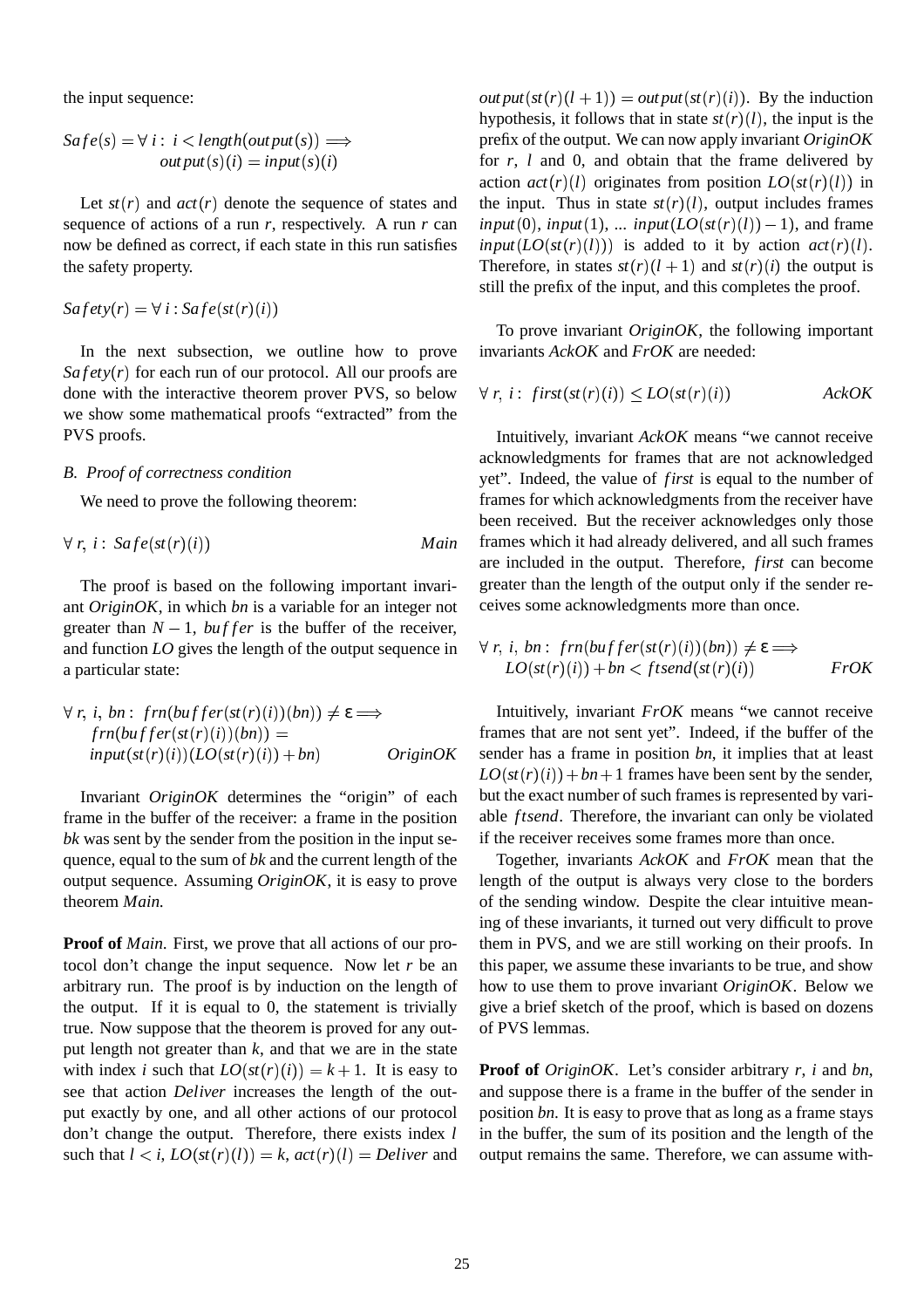out loss of generality that this frame has just been put into the buffer, i.e. action  $act(r)(i-1)$  is a receive action that receives message with frame  $frn(buffer(st(r)(i))(bn))$ from the channel. It is also easy to prove that a frame in position *bn* has a sequence number  $rem(K)(LO(st(r)(i)) +$ bn). Thus in state  $st(r)(i-1)$ , the frame channel includes a message with frame  $frn(buffer(st(r)(i))(bn))$ and sequence number  $rem(K)(LO(st(r)(i)) + bn)$ . We a can prove that each message in the frame channel was sent by the sender at some moment in the past. This implies that the message originates from some frame with position *j* in the input sequence, and from the way in which messages are constructed we ob- $\tan \text{input}(st(r)(i))(j) = \text{frn}(buffer(st(r)(i))(bn))$  and  $rem(K)(j) = rem(K)(LO(st(r)(i)) + bn)$ . To finish the proof, it is now sufficient to show  $j = LO(st(r)(i)) + bn$ . for tran

It is easy to see that  $j <$  *f tsend*( $st(r)(i - 1)$ ). We can also prove  $f$ *tsend* $(st(r)(i-1)) - j \leq K$ . Indeed, it is obvious that in state  $st(r)(i-1)$ , all frames in positions from  $j+1$  to ftsend(st(r)(i-1)) -1 have already been sent. If *ftsend*( $st(r)(i-1)$ ) – *j* > *K*, then there are at least *K* such positions, so at least one of them has a remainder 0 with respect to *K*. Thus after sending the frame in position *j*, we sent a frame with sequence number 0 at least once. But our protocol waits for *Lmax* time units before resending sequence number 0, and this ensures that by the time of this resending all preceding messages disappear from the channel. Contradiction, because in state  $st(r)(i-1)$  religible we received a message originating from position *j* in the input.

Now we use invariants *AckOK* and *FrOK*. Invariant *FrOK* implies  $LO(st(r)(i)) + bn < ftsend(st(r)(i)).$ Invariant *AckOK* gives  $first(st(r)(i)) \leq LO(st(r)(i)).$ We know that  $ftsend(st(r)(i)) - first(st(r)(i)) \leq N$ . This implies  $ftsend(st(r)(i)) - (LO(st(r)(i)) + bn) \leq$ *N*. Action  $act(r)(i - 1)$  is not a send action, so we have  $LO(st(r)(i)) + bn < ftsend(st(r)(i-1))$  and  $_{[8]}$  $\int f \, \text{isend}(\text{st}(r)(i-1)) - (LO(\text{st}(r)(i)) + bn) \leq N$ . Comparing this with our results about *j*, we obtain that both *j* and  $LO(st(r)(i)) + bn$  are less than *ftsend*( $st(r)(i-1)$ ), and the difference between each of them and  $ftsend(st(r)(i-\frac{dtd}{dt})$ 1) is not greater than  $K$ . Therefore the difference between *j* and  $LO(st(r)(i)) + bn$  is less than *K*. But we already know that these two numbers have the same remainder with respect to *K*. Thus they are equal, and this completes the proof.

#### V. CONCLUSIONS

We presented the formal specification and verification of the Sliding Window protocol for transport channels. As explained in the introduction, our version of the proto-

 the TCP protocol. Unlike some previous papers, our mod-) + is supported by the interactive theorem prover PVS. Our insight into the protocol, and to discover and to eliminate col offers a significant improvement over some previously published versions, and can potentially be used as a part of elling of the protocol is very general, and the verification work on the verification helped us to obtain an increased a surprising erroneous scenario in an earlier version of the protocol (see subsection II-A), which otherwise could have been left unnoticed.

In the immediate future, we plan to finish the PVS proof outlined in section IV. As a part of our future work, we also would like to specify and verify a simplified version of our protocol for data link channels, and to compare both specifications and proofs with the more general protocol for transport channels. Finally, we are also interested in the study of liveness properties for Sliding Window protocols and their formal verification.

#### **REFERENCES**

- [1] *PVS Specification and Verification System, http://pvs.csl.sri.com/*.
- [2] Y. Afek, H. Attiya, A. Fekete, M. Fischer, N. Lynch, Y. Mansour, D. Wang, and L. Zuck. Reliable communication over unreliable channels. *Journal of the ACM*, 41(6):1267–1297, 1994.
- [3] J.C.M. Baeten and W.P. Weijland. *Process algebra*. Cambridge Tracts in Theoretical Computer Science 18, Cambridge University Press, 1990.
- [4] K.A. Barlett, R.A. Scantlebury, and P.C. Wilkinson. A note on reliable transmission over half duplex links. *Communications of the ACM*, 12:260–261, 1969.
- [5] M.A. Bezem and J.F. Groote. A correctness proof of a onebit sliding window protocol in *µCRL*. *The Computer Journal*, 37(4):1–19, 1994.
- . [6] D. Chkliaev. *Mechanical Verification of Concurrency Control and Recovery Protocols*. PhD thesis, Technische Universiteit Eindhoven, 2001.
- <sup>P</sup> queue BDDs. *Formal Methods in System Design: An Interna-*[7] P. Godefroid and D. E. Long. Symbolic protocol verification with *tional Journal*, 14(3):257–271, May 1999.
	- [8] J.F. Groote and J.C. van de Pol. A bounded retransmission protocol for large data packets. A case study in computer-checked verification. In *AMAST'96*, pages 536–550. LNCS 1101, 1996.
	- [9] K. Havelund and N. Shankar. Experiments in Theorem Proving and Model Checking for Protocol Verification. In *FME'96: Industrial Benefit and Advances in Formal Methods*, pages 662– 681. Springer-Verlag, 1996.
	- [10] L. Helmink, M.P.A. Sellink, and F.W. Vaandrager. Proofchecking a data link protocol. In *International Workshop TYPES'93*, pages 127–165. LNCS 806, 1994.
	- [11] C.A.R. Hoare. An axiomatic basis for computer programming. In *Communications of the ACM*, volume 12(10), pages 576–583, 1969.
	- [12] R. Kaivola. Using compositional preorders in the verification of sliding window protocal. In *Computer Aided Verification*, pages 48–59, 1997.
	- [13] D.E. Knuth. Verification of link-level protocols. *BIT*, 21:31–36, 1981.